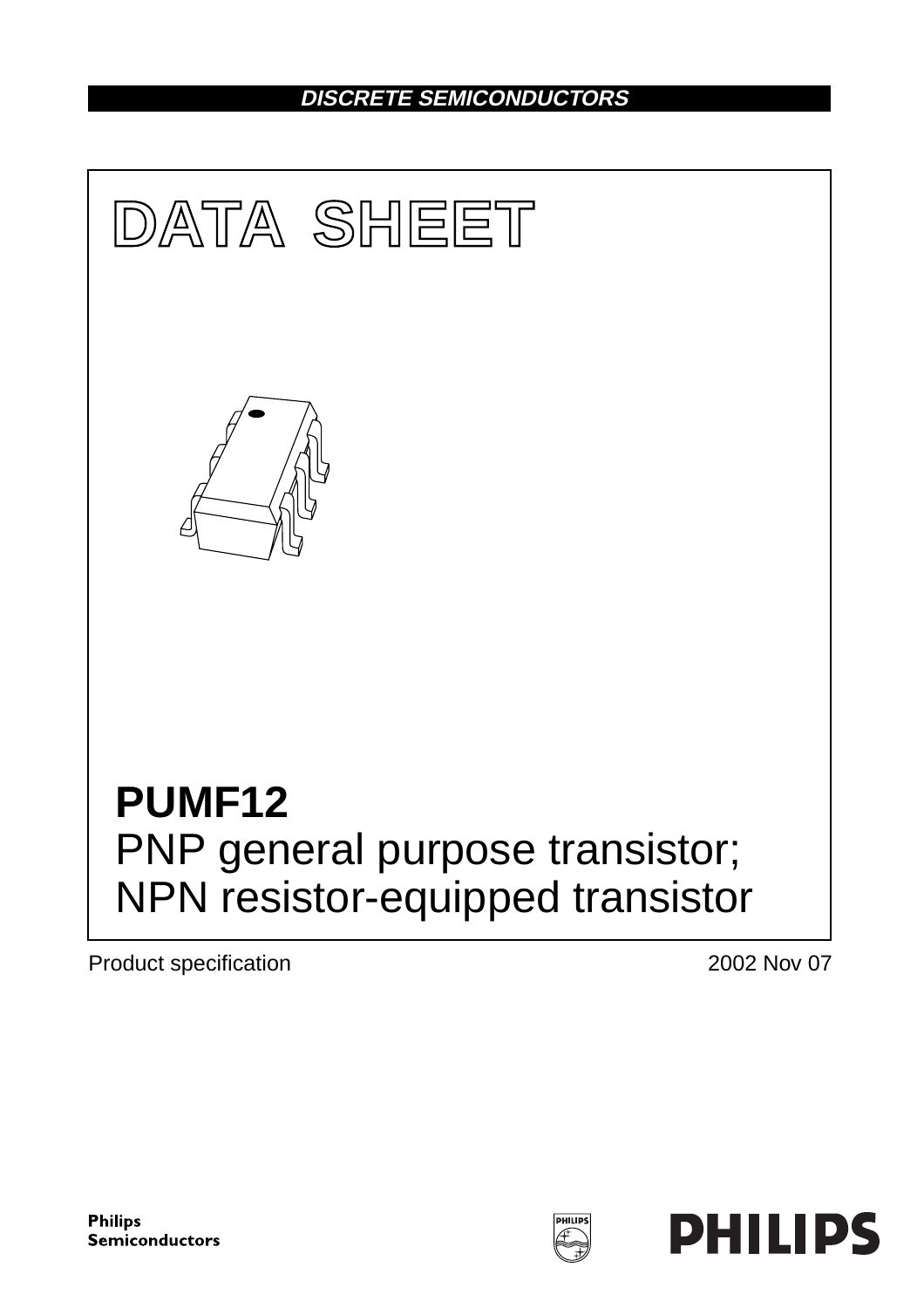## **PNP general purpose transistor; NPN resistor-equipped transistor PUMF12**

#### **FEATURES**

- General purpose transistor and resistor equipped transistor in one package
- 100 mA collector current
- 50 V collector-emitter voltage
- 300 mW total power dissipation
- SOT363 package; replaces two SOT323 (SC-70) packaged devices on same PCB area
- Reduced pick and place costs.

#### **APPLICATIONS**

- Power management switch for portable equipment, e.g. cellular phone and CD player
- Switch for regulator.

### **DESCRIPTION**

PNP general purpose transistor and an NPN resistor-equipped transistor in a SOT363 (SC-88) plastic package.

#### **MARKING**

| <b>TYPE NUMBER</b> | <b>MARKING CODE(1)</b> |  |  |
|--------------------|------------------------|--|--|
| PUME12             |                        |  |  |

#### **Note**

- 1.  $* = p$ : Made in Hong Kong.
	- ∗ = t: Made in Malaysia.

#### **QUICK REFERENCE DATA**

| <b>SYMBOL</b>          | <b>PARAMETER</b>          | MAX.   | <b>UNIT</b> |  |  |  |
|------------------------|---------------------------|--------|-------------|--|--|--|
| TR1 (PNP)              |                           |        |             |  |  |  |
| <b>V<sub>CEO</sub></b> | collector-emitter voltage | $-50$  | V           |  |  |  |
| $I_{\rm C}$            | collector current (DC)    | $-100$ | mA          |  |  |  |
| $I_{CM}$               | peak collector current    | $-200$ | mA          |  |  |  |
| TR2 (NPN)              |                           |        |             |  |  |  |
| <b>V<sub>CEO</sub></b> | collector-emitter voltage |        | v           |  |  |  |
| $I_{\rm O}$            | output current (DC)       |        | mA          |  |  |  |
| R <sub>1</sub>         | 22<br>bias resistor       |        | $k\Omega$   |  |  |  |
| l R2                   | 47<br>bias resistor       |        | $k\Omega$   |  |  |  |

#### **PINNING**

| <b>PIN</b> |         | <b>DESCRIPTION</b> |
|------------|---------|--------------------|
| 1.4        | emitter | <b>TR1: TR2</b>    |
| 2.5        | base    | <b>TR1: TR2</b>    |
| 6.3        |         | collector TR1: TR2 |

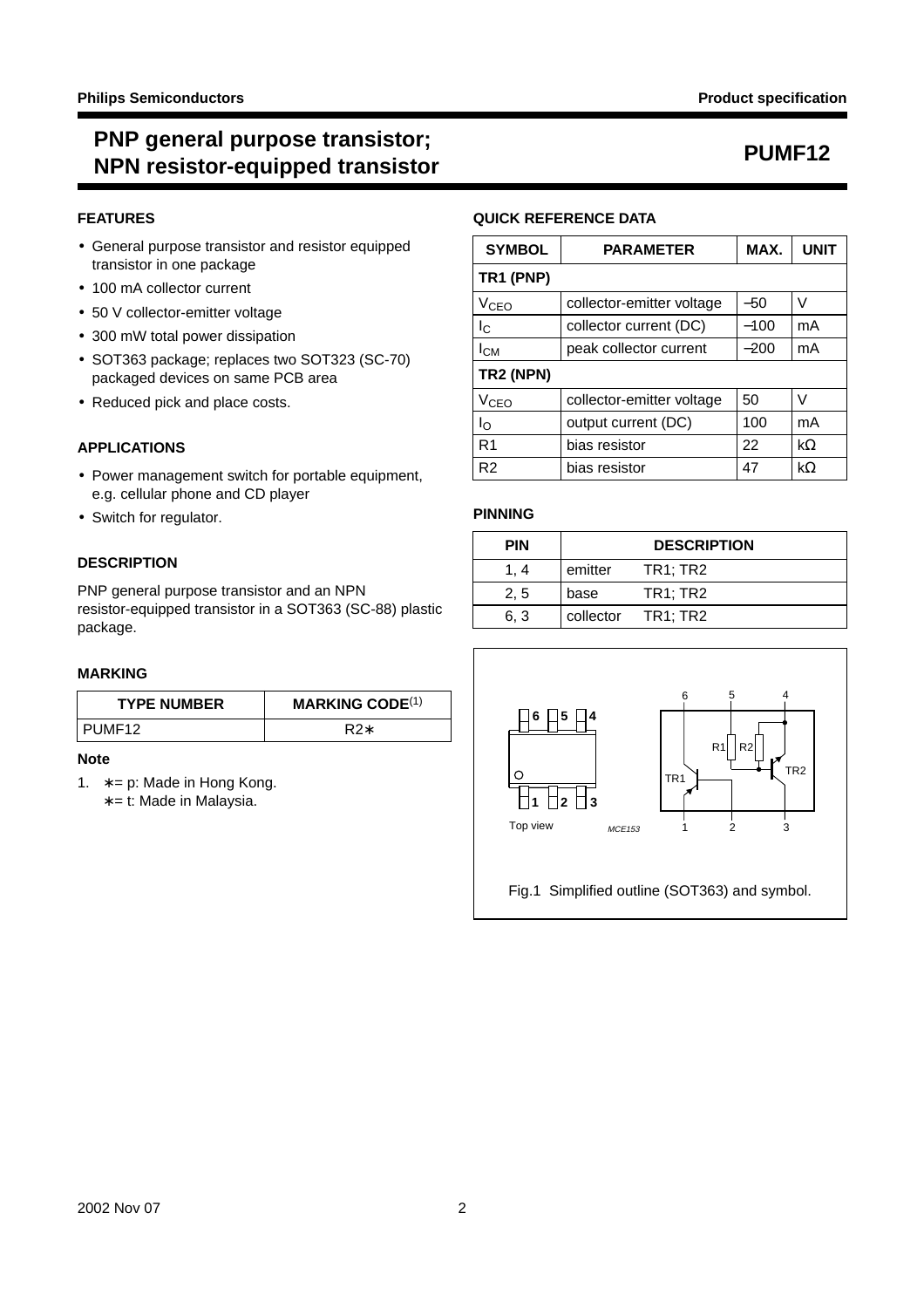## PNP general purpose transistor; PINP general purpose transistor,<br>NPN resistor-equipped transistor **PUMF12**

### **LIMITING VALUES**

In accordance with the Absolute Maximum Rating System (IEC 60134).

| <b>SYMBOL</b>          | <b>PARAMETER</b>                                                   | <b>CONDITIONS</b>            | MIN.                     | MAX.   | <b>UNIT</b>     |  |
|------------------------|--------------------------------------------------------------------|------------------------------|--------------------------|--------|-----------------|--|
| Per transistor         |                                                                    |                              |                          |        |                 |  |
| $P_{\text{tot}}$       | total power dissipation                                            | $T_{amb} \leq 25$ °C; note 1 | $\overline{\phantom{0}}$ | 200    | mW              |  |
| $T_{\text{stg}}$       | storage temperature range                                          |                              | $-65$                    | $+150$ | $\circ$ C       |  |
| $T_j$                  | junction temperature                                               |                              |                          | 150    | $\rm ^{\circ}C$ |  |
| $T_{amb}$              | operating ambient temperature                                      |                              | $-65$                    | $+150$ | $\rm ^{\circ}C$ |  |
| TR1 (PNP)              |                                                                    |                              |                          |        |                 |  |
| V <sub>CBO</sub>       | collector-base voltage                                             | open emitter                 | $\overline{\phantom{0}}$ | $-50$  | V               |  |
| V <sub>CEO</sub>       | collector-emitter voltage                                          | open base                    | $\overline{\phantom{0}}$ | $-40$  | V               |  |
| V <sub>EBO</sub>       | emitter-base voltage                                               | open collector               | —                        | $-5$   | $\vee$          |  |
| $I_{\rm C}$            | collector current (DC)                                             |                              |                          | $-100$ | mA              |  |
| $I_{CM}$               | peak collector current                                             |                              | $\overline{\phantom{0}}$ | $-200$ | mA              |  |
| TR2 (NPN)              |                                                                    |                              |                          |        |                 |  |
| <b>V<sub>CBO</sub></b> | collector-base voltage                                             | open emitter                 | $\qquad \qquad -$        | 50     | V               |  |
| V <sub>CEO</sub>       | collector-emitter voltage                                          | open base                    | $\overline{\phantom{0}}$ | 50     | V               |  |
| V <sub>EBO</sub>       | emitter-base voltage<br>open collector<br>$\overline{\phantom{0}}$ |                              |                          | 10     | V               |  |
| $V_i$                  | input voltage                                                      |                              |                          |        |                 |  |
|                        | positive                                                           |                              |                          | $+40$  | V               |  |
|                        | negative                                                           |                              |                          | $-10$  | $\vee$          |  |
| $I_{\rm O}$            | output current (DC)                                                |                              |                          | 100    | mA              |  |
| $I_{CM}$               | 100<br>peak collector current<br>—                                 |                              |                          |        | mA              |  |
| Per device             |                                                                    |                              |                          |        |                 |  |
| $P_{\text{tot}}$       | total power dissipation                                            | $T_{amb} \leq 25$ °C; note 1 |                          | 300    | mW              |  |

#### **Note**

1. Device mounted on an FR4 printed-circuit board.

### **THERMAL CHARACTERISTICS**

| <b>SYMBOL</b>       | <b>PARAMETER</b>                            | <b>CONDITIONS</b> | <b>VALUE</b> | UNIT |  |
|---------------------|---------------------------------------------|-------------------|--------------|------|--|
| к <sup>th</sup> j-a | thermal resistance from junction to ambient | note 1            | 416          | K/W  |  |

#### **Note**

1. Device mounted on an FR4 printed-circuit board.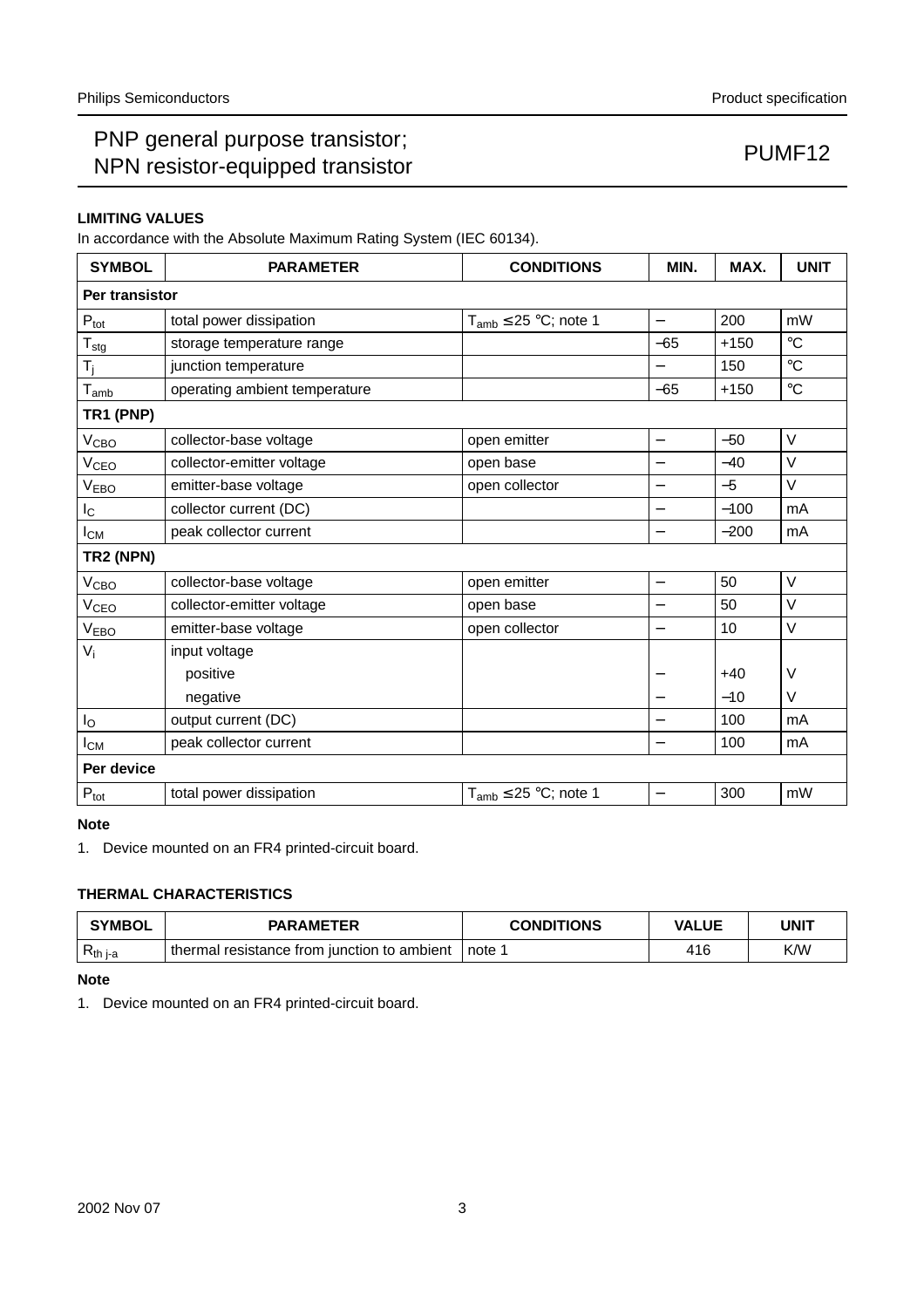## PNP general purpose transistor; PINP general purpose transistor,<br>NPN resistor-equipped transistor **PUMF12**

### **CHARACTERISTICS**

 $T_{amb}$  = 25 °C unless otherwise specified.

| <b>SYMBOL</b>    | <b>PARAMETER</b>                  | <b>CONDITIONS</b>                                     | MIN.                     | TYP.                     | MAX.     | <b>UNIT</b> |
|------------------|-----------------------------------|-------------------------------------------------------|--------------------------|--------------------------|----------|-------------|
| TR1 (PNP)        |                                   |                                                       |                          |                          |          |             |
| I <sub>CBO</sub> | collector cut-off current         | $V_{CB} = -30 V$ ; $I_E = 0$                          | $\overline{\phantom{0}}$ | $\overline{\phantom{0}}$ | $-100$   | nA          |
|                  |                                   | $V_{CB} = -30$ V; $I_E = 0$ ; T <sub>i</sub> = 150 °C | $\overline{\phantom{0}}$ | —                        | $-10$    | μA          |
| $I_{EBO}$        | emitter cut-off current           | $V_{FB} = -4 V$ ; $I_C = 0$                           | $\overline{\phantom{0}}$ | $\overline{\phantom{0}}$ | $-100$   | nA          |
| $V_{CEsat}$      | saturation voltage                | $I_C = -50$ mA; $I_B = -5$ mA; note 1                 | $\overline{\phantom{0}}$ | $\equiv$                 | $-200$   | mV          |
| $h_{FE}$         | DC current gain                   | $V_{CE} = -6 V$ ; $I_C = -1$ mA                       | 120                      |                          |          |             |
| $C_c$            | collector capacitance             | $V_{CB} = -12 V$ ; $I_F = I_e = 0$ ; f = 1 MHz        | $\equiv$                 | $\overline{a}$           | 2.2      | pF          |
| $f_T$            | transition frequency              | $V_{CE} = -12$ V; $I_C = -2$ mA; f = 100 MHz          | 100                      | $\overline{\phantom{0}}$ |          | <b>MHz</b>  |
| TR2 (NPN)        |                                   |                                                       |                          |                          |          |             |
| <b>I</b> CBO     | collector-base cut-off current    | $V_{CB} = 50 V$ ; $I_E = 0$                           |                          | $\equiv$                 | 100      | nA          |
| I <sub>CEO</sub> | collector-emitter cut-off current | $V_{CE} = 30 V$ ; $I_B = 0$                           | $\qquad \qquad -$        | $\overline{\phantom{0}}$ | 1        | μA          |
|                  |                                   | $V_{CE}$ = 30 V; $I_B$ = 0; T <sub>i</sub> = 150 °C   | $\overline{\phantom{0}}$ | $\overline{\phantom{0}}$ | 50       | μA          |
| <b>IEBO</b>      | emitter-base cut-off current      | $V_{FB} = 5 V$ ; $I_C = 0$                            | $\overline{\phantom{0}}$ | $\overline{\phantom{0}}$ | 120      | μA          |
| $h_{FE}$         | DC current gain                   | $V_{CE} = 5 V$ ; $I_C = 5 mA$                         | 80                       | $\overline{\phantom{0}}$ |          |             |
| $V_{CEsat}$      | saturation voltage                | $I_C = 10$ mA; $I_B = 0.5$ mA                         | $\overline{\phantom{0}}$ | $\overline{\phantom{0}}$ | 150      | mV          |
| $V_{i(off)}$     | input off voltage                 | $V_{CE} = 5 V$ ; $I_C = 100 \mu A$                    | $\overline{\phantom{0}}$ | 0.9                      | 0.5      | $\vee$      |
| $V_{i(on)}$      | input on voltage                  | $V_{CE} = 0.3 V$ ; $I_C = 2 mA$                       | $\overline{2}$           | 1.1                      | $\equiv$ | $\vee$      |
| R <sub>1</sub>   | input resistor                    |                                                       | 15.4                     | 22                       | 28.6     | $k\Omega$   |
| R <sub>2</sub>   | resistor ratio                    |                                                       | 1.7                      | 2.1                      | 2.6      |             |
| $\overline{R1}$  |                                   |                                                       |                          |                          |          |             |
| $C_{c}$          | collector capacitance             | $V_{CB}$ = 10 V; $I_F = I_e = 0$ ; f = 1 MHz          | $\qquad \qquad -$        | $\overline{\phantom{0}}$ | 2.5      | pF          |

#### **Note**

1. Device mounted on an FR4 printed-circuit board.

### **APPLICATION INFORMATION**

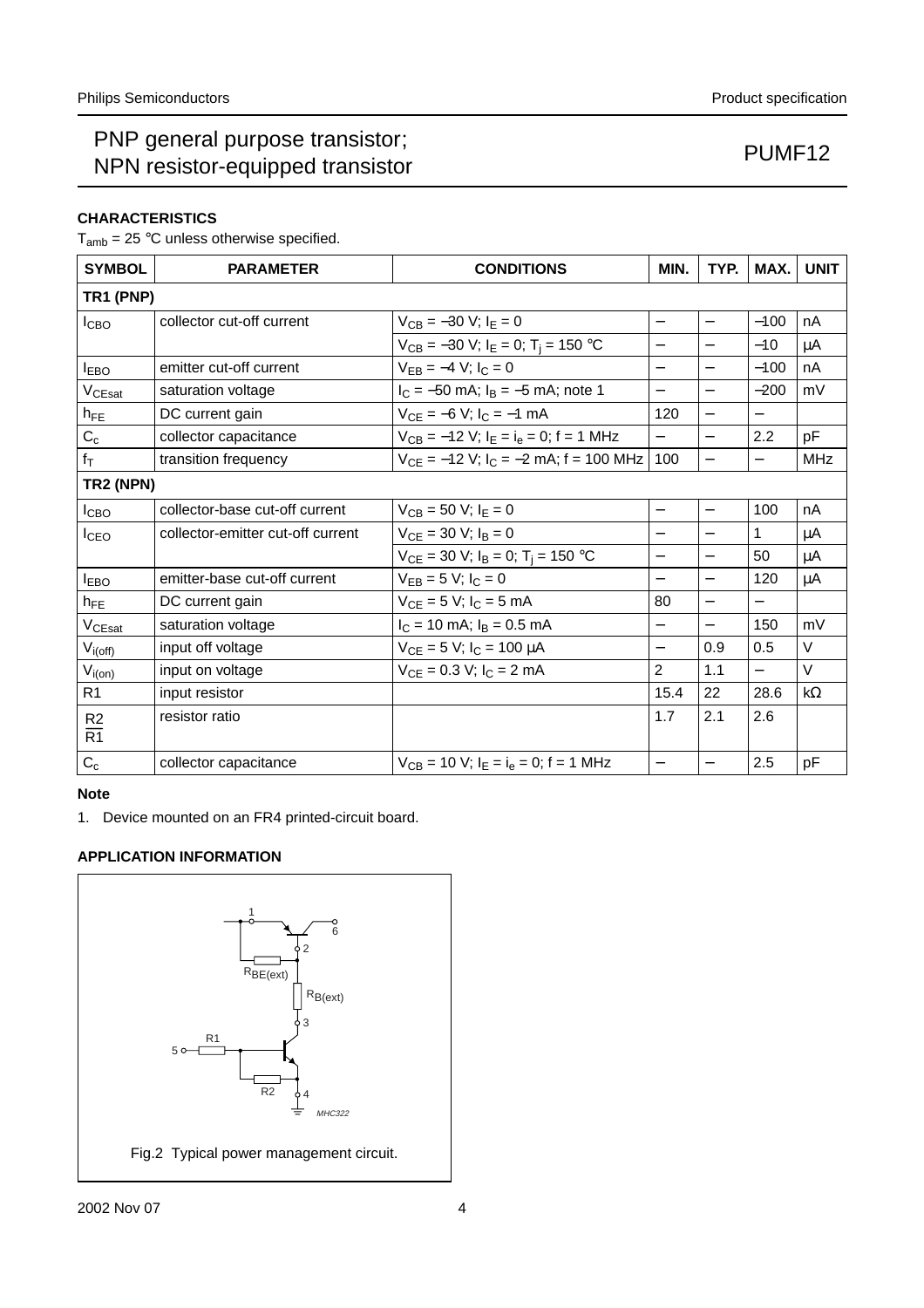## PNP general purpose transistor; The general purpose transistor,<br>NPN resistor-equipped transistor **PUMF12**

#### **PACKAGE OUTLINE**

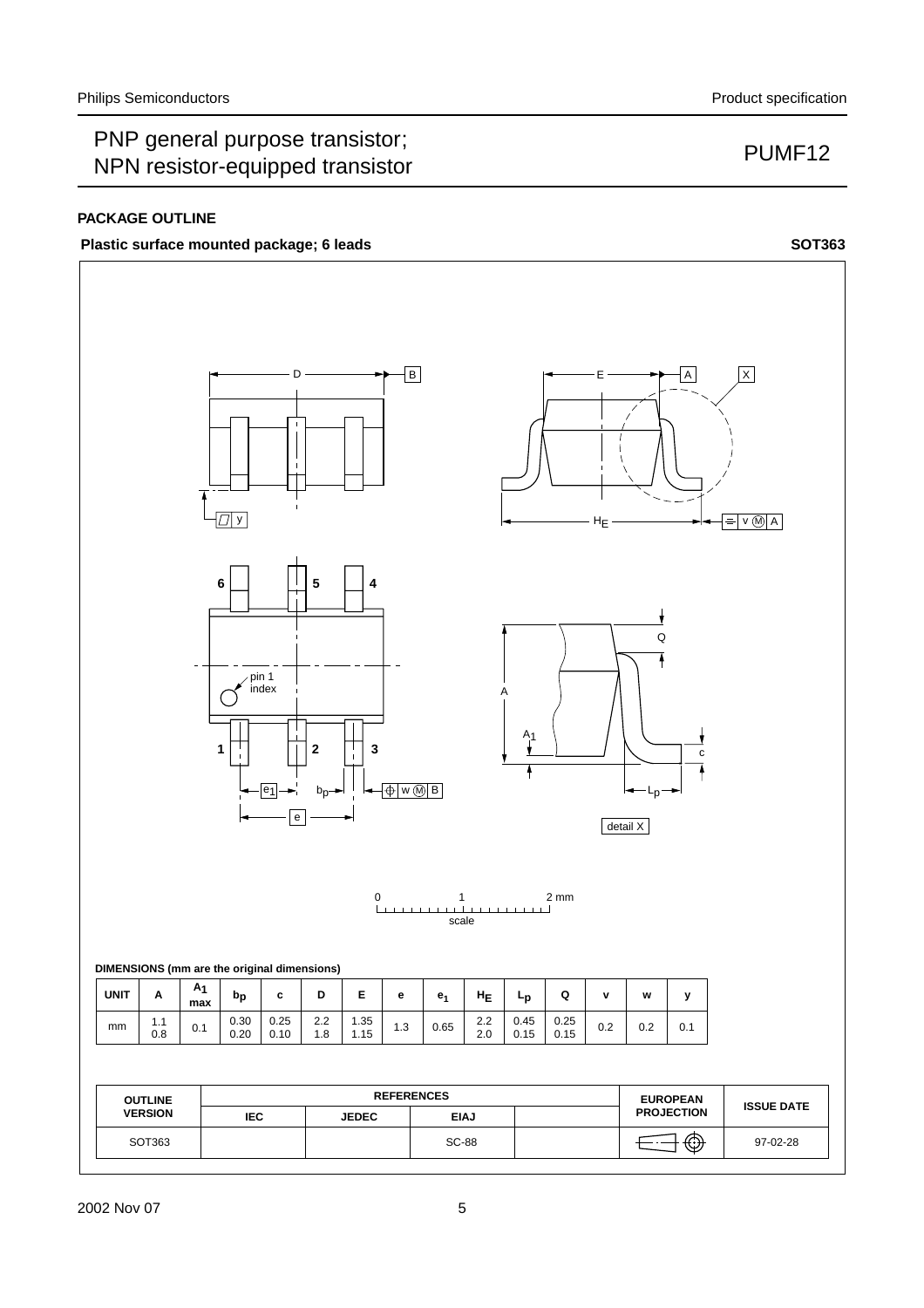## PNP general purpose transistor; n and serious particles transistor,<br>NPN resistor-equipped transistor example that the pump of PUMF12

#### **DATA SHEET STATUS**

| <b>LEVEL</b> | <b>DATA SHEET</b><br><b>STATUS(1)</b> | <b>PRODUCT</b><br>STATUS <sup>(2)(3)</sup> | <b>DEFINITION</b>                                                                                                                                                                                                                                                                                          |
|--------------|---------------------------------------|--------------------------------------------|------------------------------------------------------------------------------------------------------------------------------------------------------------------------------------------------------------------------------------------------------------------------------------------------------------|
|              | Objective data                        | Development                                | This data sheet contains data from the objective specification for product<br>development. Philips Semiconductors reserves the right to change the<br>specification in any manner without notice.                                                                                                          |
| Ш            | Preliminary data                      | Qualification                              | This data sheet contains data from the preliminary specification.<br>Supplementary data will be published at a later date. Philips<br>Semiconductors reserves the right to change the specification without<br>notice, in order to improve the design and supply the best possible<br>product.             |
| Ш            | Product data                          | Production                                 | This data sheet contains data from the product specification. Philips<br>Semiconductors reserves the right to make changes at any time in order<br>to improve the design, manufacturing and supply. Relevant changes will<br>be communicated via a Customer Product/Process Change Notification<br>(CPCN). |

#### **Notes**

- 1. Please consult the most recently issued data sheet before initiating or completing a design.
- 2. The product status of the device(s) described in this data sheet may have changed since this data sheet was published. The latest information is available on the Internet at URL http://www.semiconductors.philips.com.
- 3. For data sheets describing multiple type numbers, the highest-level product status determines the data sheet status.

#### **DEFINITIONS**

**Short-form specification** — The data in a short-form specification is extracted from a full data sheet with the same type number and title. For detailed information see the relevant data sheet or data handbook.

**Limiting values definition** - Limiting values given are in accordance with the Absolute Maximum Rating System (IEC 60134). Stress above one or more of the limiting values may cause permanent damage to the device. These are stress ratings only and operation of the device at these or at any other conditions above those given in the Characteristics sections of the specification is not implied. Exposure to limiting values for extended periods may affect device reliability.

Application information Applications that are described herein for any of these products are for illustrative purposes only. Philips Semiconductors make no representation or warranty that such applications will be suitable for the specified use without further testing or modification.

#### **DISCLAIMERS**

**Life support applications** - These products are not designed for use in life support appliances, devices, or systems where malfunction of these products can reasonably be expected to result in personal injury. Philips Semiconductors customers using or selling these products for use in such applications do so at their own risk and agree to fully indemnify Philips Semiconductors for any damages resulting from such application.

**Right to make changes** - Philips Semiconductors reserves the right to make changes in the products including circuits, standard cells, and/or software described or contained herein in order to improve design and/or performance. When the product is in full production (status 'Production'), relevant changes will be communicated via a Customer Product/Process Change Notification (CPCN). Philips Semiconductors assumes no responsibility or liability for the use of any of these products, conveys no licence or title under any patent, copyright, or mask work right to these products, and makes no representations or warranties that these products are free from patent, copyright, or mask work right infringement, unless otherwise specified.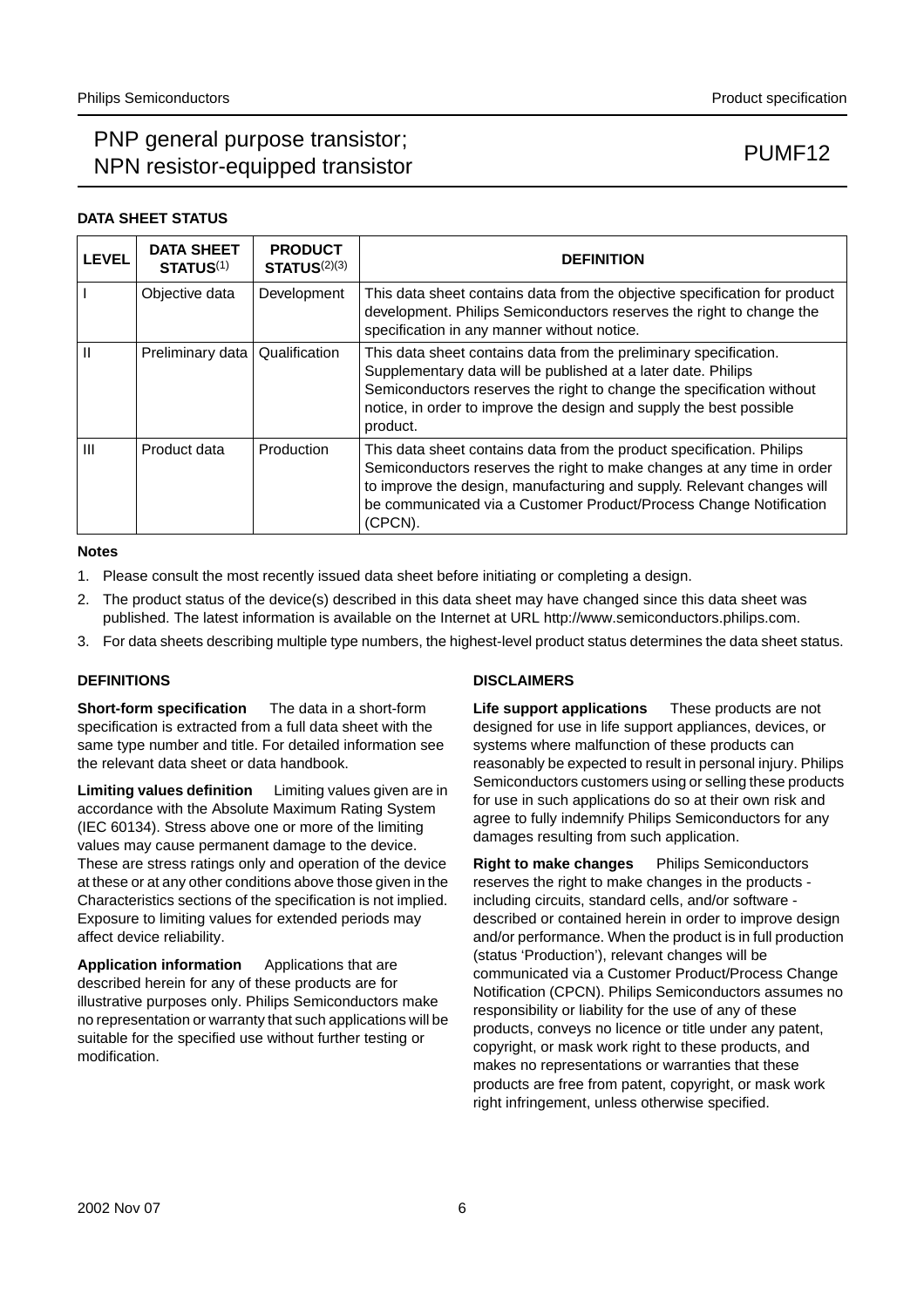## PNP general purpose transistor; PNP general purpose transistor,<br>NPN resistor-equipped transistor PUMF12

**NOTES**